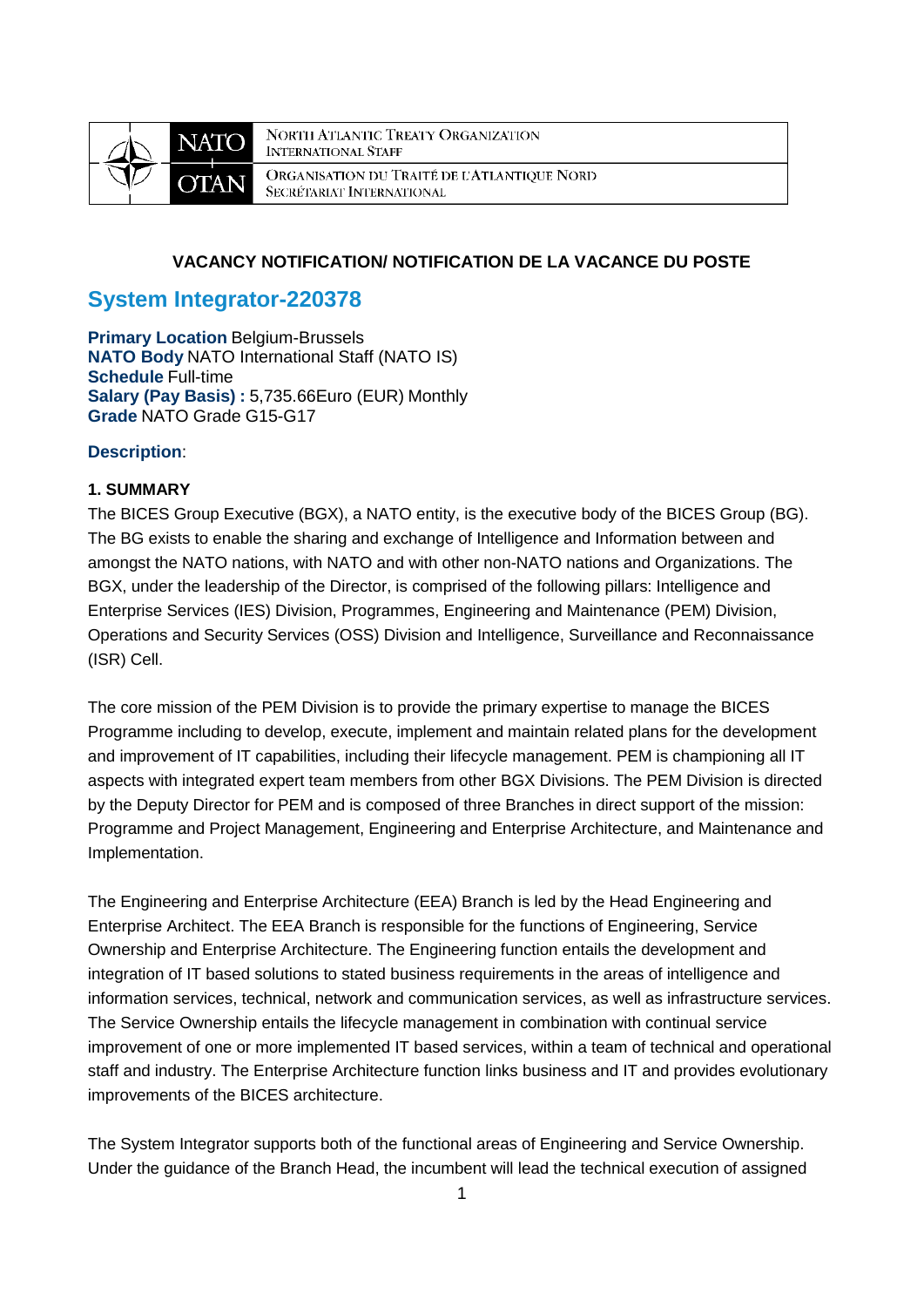engineering projects and manage assigned services as Service Owner. S/He will coordinate with experts within the PEM Division, with other Divisions within the BGX for matters such as policy, user perspective, security and finance, and will manage external experts and contractors to achieve engineering and service lifecycle management tasks.

# **2. QUALIFICATIONS AND EXPERIENCE**

# **Essential**

The incumbent must:

- have a University degree or an equivalent level of qualification in Information and Communications Technology (ICT);
- have minimum 3 years' experience in business, information, application, technology and system architecture and integration planning, with practical experience in projects on design and implementation/integration of ICT in an existing Communications and Information System (CIS);
- be experienced with IP based network communication systems;
- possess good experience with VMware based deployments;
- have extended experience with integration of commercial software into operational CIS;
- possess a good understanding of software development lifecycle;
- have experience and strong ability to lead the development and integration of IT solutions on business requirements including the required technical, security and user documentation and testing activities;
- have experience and strong ability to develop clear and detailed contractual documents such as, Statements of Work and Specification Requirements to support the acquisition process for implementation and support expertise services;
- possess the ability to monitor and plan the operational parameters of assigned ICT services, within the context of a CIS;
- demonstrate strong verbal and written communication skills to address both IT and non-IT/business audiences, including team members, senior management and international audiences;
- possess level V (Advanced) of the English language.

# **Desirable**

The following will be considered an advantage:

- knowledge and expertise in applying/tailoring ITIL practices, in particular for service management;
- ability to motivate and coordinate team members of different expertise to achieve a common goal;
- experience in CIS governance, policy making and standardisation;
- experience in programming or adopting software and/or software modules;
- experience with meta-languages, like XML and HTML;
- experience in security certification and accreditation for classified CIS within NATO and Multinational programmes;
- familiarity with the NATO civilian and military structure and responsibilities;
- familiarity with BICES systems and procedures;
- experience in multinational programmes and cooperative developments;
- experience in the implementation of standards in information services and systems to achieve interoperability.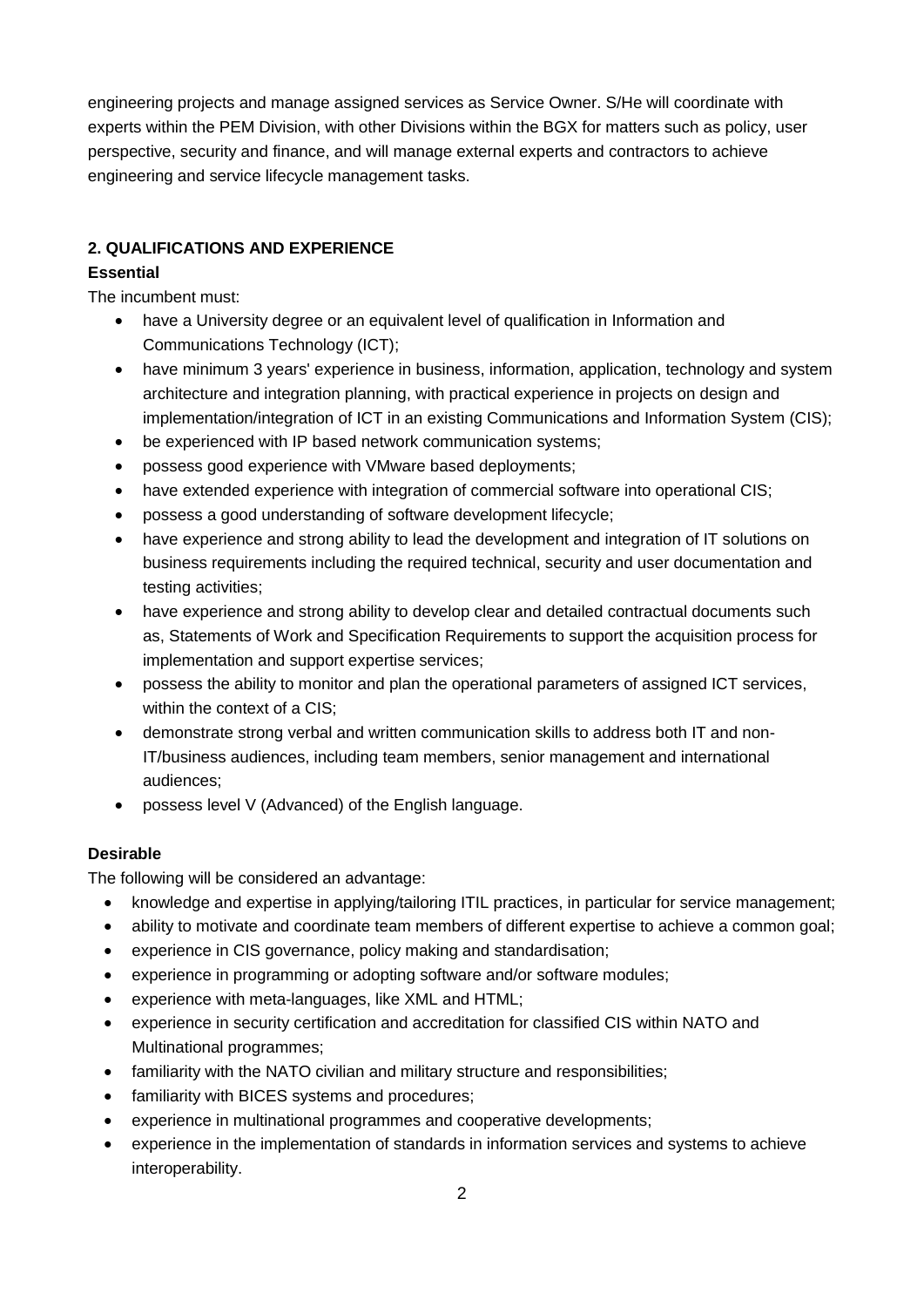## **3. MAIN ACCOUNTABILITIES**

#### **Expertise Development**

Consider options and provide recommendations for continued improvement. Improve own ICT skills on a continuous basis and stay informed on evolution and opportunities coming along with new technologies. Improve own skills to train colleagues on new technology and IT administration aspects and provide guidance. Support colleagues and managers in operating and managing services and developments. Improve knowledge of BICES governance structure and NATO civil and military bodies, especially in the area of ICT standards. Identify and propose initiatives, aimed at improving efficiency and effectiveness across the EEA Branch as well as service ownership, maintenance and operation.

#### **Financial Management**

Oversee the administration of allocated financial resources for specific developments and assigned existing services. Support the planning of necessary financial resources for future developments and the operation and maintenance costs of assigned existing services.

#### **Knowledge Management**

Maintain development and service owner documentation and processes within an agreed taxonomy. Support the Branch Head with improvements to engineering and service owner documentation. Identify and maintain relevant service key performance indicators to keep management overview of the lifecycle of implemented services. Support the Branch Head in achieving a coherent services management framework supporting functional, administrative, security and financial aspects. Draft concise decision memos on assigned tasks. Ensure relevance and clarity of documentation and maintain updated, as required. Ensure latest versions of documents are published and accessible on the relevant repositories. Filter and store relevant data and documents ensuring quality control. Update internal NATO platforms used for coordinating intelligence policies and capability development.

#### **Planning and Execution**

Lead, plan and supervise the work of service ownership supporting and helping the technical experts. Develop, maintain and supervise the implementation plans and necessary documentation to support the assigned engineering and service owner tasks, including design documents, technical guides/procedures, and support further user and security relevant documentation. Maintain service accuracy for implemented services, keeping track of key performance indicators, supporting technical expert level for troubleshooting, and planning updates/patches/upgrades and financial resources. Support troubleshooting activities on identified incidents or measures to prevent potential incidents. Support nations with the development of their implementation plans.

#### **Project Management**

Lead, plan, conduct and supervise the work of development and implementation activities for assigned projects. Support and work with the Programmes and Project Management Branch on assigned development tasks. Maintain full understanding of assigned project and programme plans, identify and monitor project implementation risks, provide expertise and leadership in the resolution of exceptions and issues.

### **Stakeholder Management**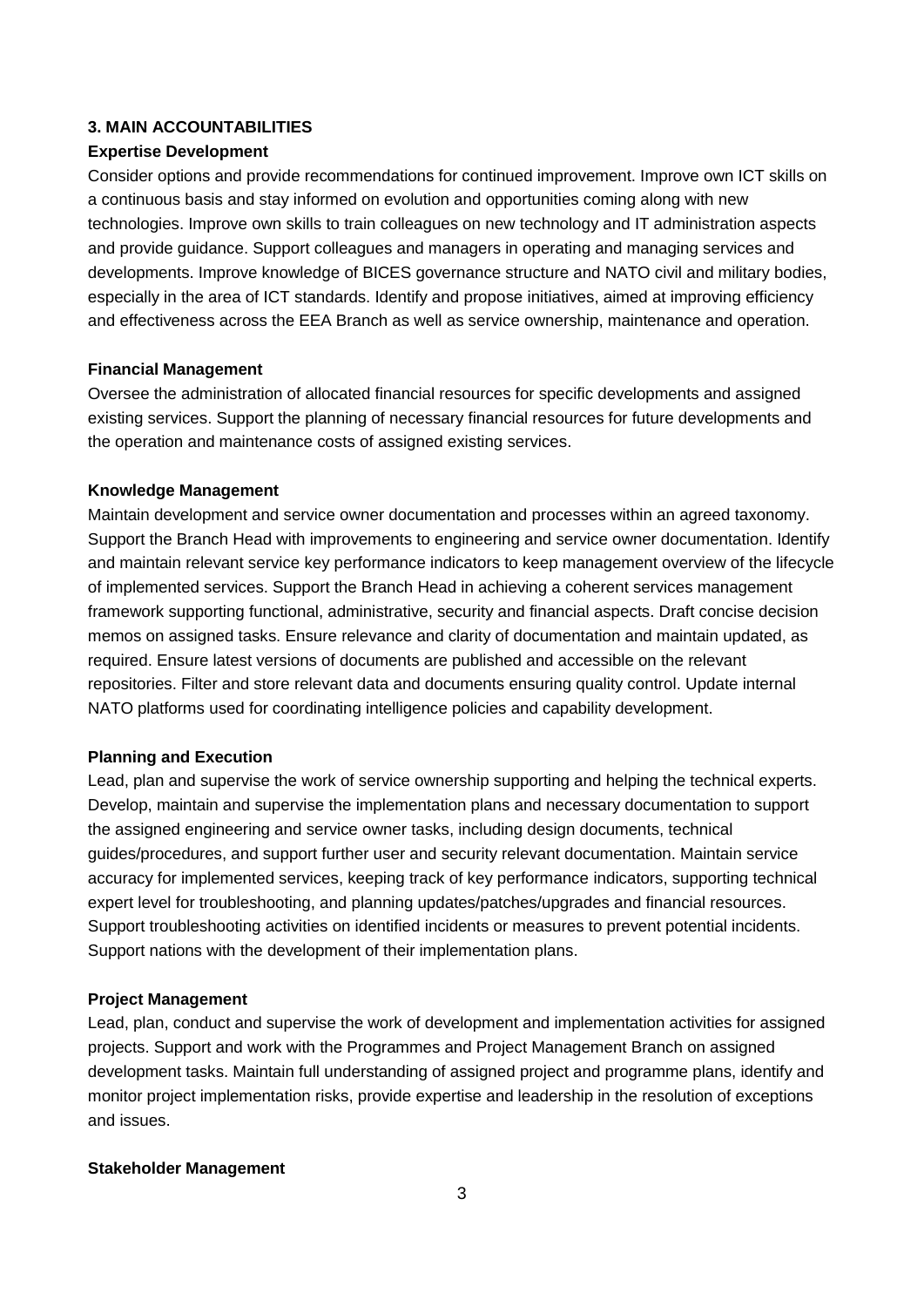Establish good working relationships with all divisional staff and with relevant stakeholders inside the BGX, within the BG and with NATO bodies and offices, such as the NATO C3 Staff, the Supreme Headquarters Allied Powers Europe (SHAPE) and the NATO Communications and Information Agency (NCIA).

Perform any other duty as required.

# **4. INTERRELATIONSHIPS**

The incumbent reports to the Head, Engineering and Enterprise Architecture Branch. S/He will mainly interact with BGX staff responsible for engineering, project, programme, policy, finance and operation as well as BGX decision boards. S/He will also support the Branch Head in engaging with government and military personnel within the BG and NATO.

Direct reports: N/A

Indirect reports: N/A

## **5. COMPETENCIES:**

- Analytical Thinking: Sees multiple relationships. Links causes and consequences at increasingly complex levels. Relates information objectively to reach logical conclusions and develops solutions.
- Flexibility: Adapts to unforeseen situations. Maintains personal effectiveness and efficiency in unexpected situations. Makes small or temporary organizational changes to meet the needs of a specific situation. Adapts tactics to fit the situation or the person.
- Impact and Influence: Takes multiple actions to persuade. Carefully prepares information and supporting arguments in anticipation of others' reactions. Adapts a presentation or discussion to appeal to the interests and work environment of others. Calculates the impact of actions, words etc. on the audience and selects language and examples, which are appropriate to the situation and level of staff, dealt with.
- Initiative: Is decisive in a time-sensitive situation. Acts quickly and decisively in a crisis or other time-sensitive situation. Is unafraid to propose and/or take action when the norm would be to wait, study the situation and hope the problem will resolve itself.
- Organizational Awareness: Understands organisational climate and culture. Is aware of the unspoken limitations of the Organization, what is and is not possible at certain times or in certain situations. Adapts one's approach to the Organization's culture in order to bring about the optimal result.
- Teamwork: Cooperates. Participates willingly in the team, doing his/her share of the team's work. Shares information and knowledge freely, offering support and cooperation.

## **6. CONTRACT:**

Contract to be offered to the successful applicant: Definite duration contract of three years; possibility of renewal for up to a further six years in 3-year increments; possibility of an indefinite duration contract thereafter.

Contract clause applicable: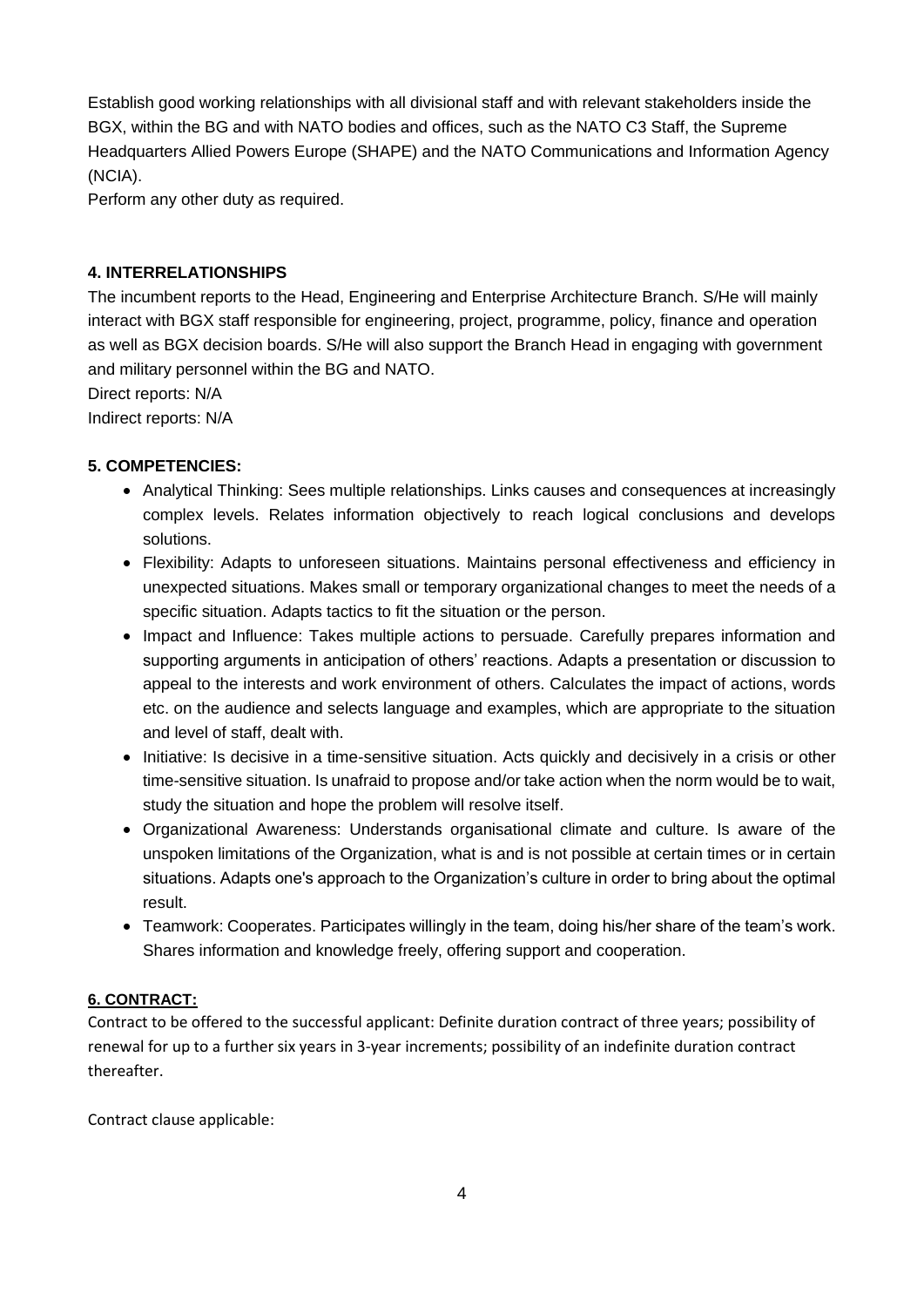The maximum period of service foreseen in this post is 9 years. The successful applicant will be offered a 3 year definite duration contract, which may be renewed for a further period of up to 6 years, in 3-year increments which may be followed by an indefinite duration contract.

If the successful applicant is seconded from the national administration of one of NATO's member States, a 3-year definite duration contract will be offered, which may be renewed for a further period of up to 6 years, in 3-year increments, subject also to the agreement of the national authority concerned. The maximum period of service in the post as a seconded staff member is nine years.

Serving staff will be offered a contract in accordance with the NATO Civilian Personnel Regulations.

## NOTE:

Irrespective of previous qualifications and experience, candidates for twin-graded posts will be appointed at the lower grade. Advancement to the higher grade is not automatic, and will not normally take place during the first three years of service in the post.

Under specific circumstances, serving staff members may be appointed directly to the higher grade, and a period of three years might be reduced by up to twenty four months for external candidates. These circumstances are described in the IS directive on twin-graded posts.

# **7. RECRUITMENT PROCESS:**

Please note that we can only accept applications from nationals of NATO member countries. Applications must be submitted using e-recruitment system, as applicable:

- For NATO civilian staff members only: please apply via the internal recruitment portal (for more information, please contact your local Civilian HR Manager);
- For all other applications: www.nato.int/recruitment

Please note that at the time of the interviews, candidates will be asked to provide evidence of their education and professional experience as relevant for this vacancy.

Appointment will be subject to receipt of a security clearance (provided by the national Authorities of the selected candidate) and approval of the candidate's medical file by the NATO Medical Adviser. More information about the recruitment process and conditions of employment, can be found at our website [\(http://www.nato.int/cps/en/natolive/recruit-hq-e.htm\)](http://www.nato.int/cps/en/natolive/recruit-hq-e.htm). Please note that the BICES Group Executive is not a NATO HQ International Staff (IS) subordinated body and some of the policies applicable to IS members might differ.

## **8. ADDITIONAL INFORMATION:**

The BICES Group Executive is a NATO body. NATO as an equal opportunities employer values diverse backgrounds and perspectives and is committed to recruiting and retaining a diverse and talented workforce. NATO welcomes applications of nationals from all Member States and strongly encourages women to apply. Building Integrity is a key element of NATO's core tasks. As an employer, NATO values commitment to the principles of integrity, transparency and accountability in accordance with international norms and practices established for the defence and related security sector. Selected candidates are expected to be role models of integrity, and to promote good governance through ongoing efforts in their work.

Due to the broad interest in NATO and the large number of potential candidates, telephone or e-mail enquiries cannot be dealt with.